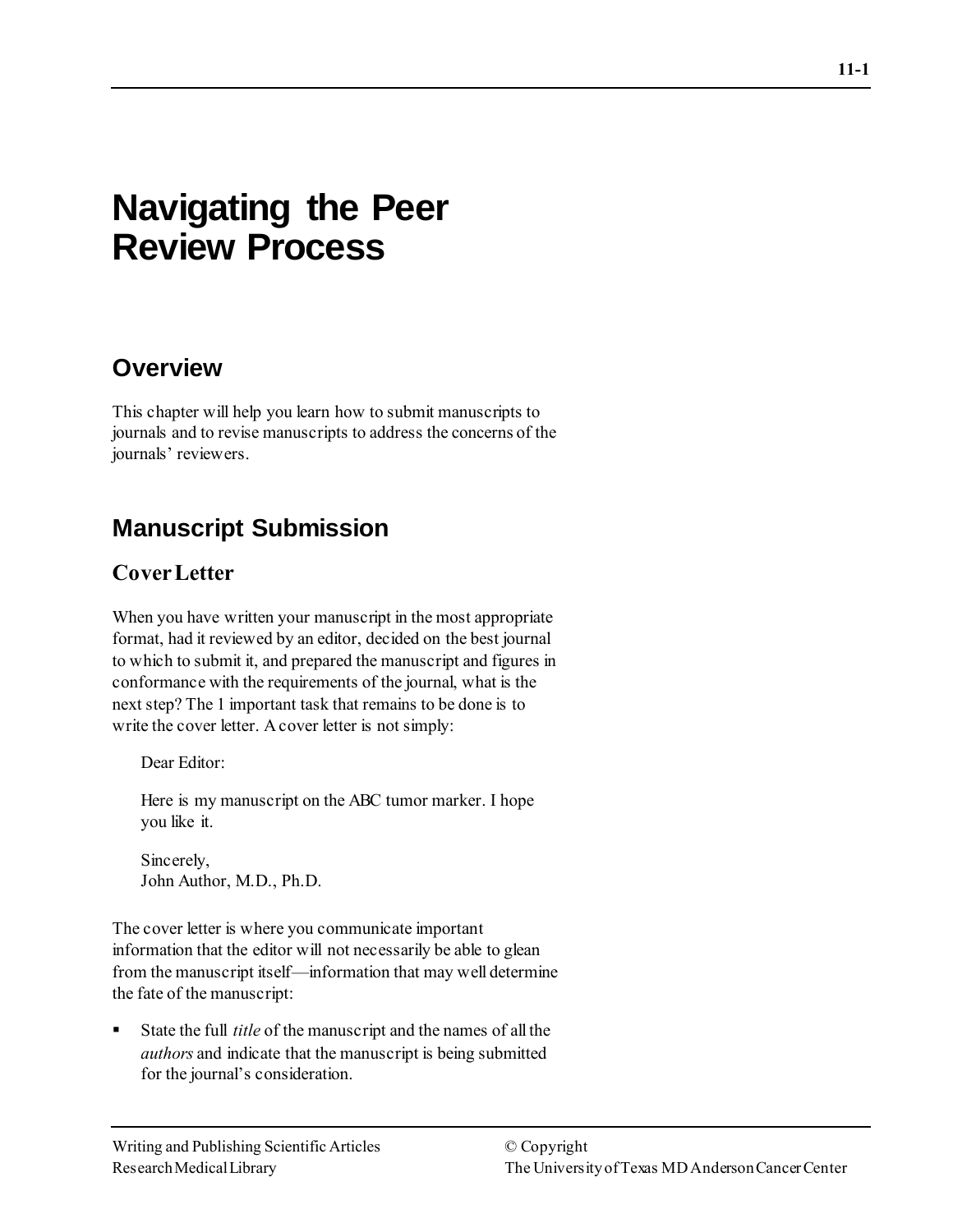- Briefly *describe the content* of the manuscript if the article title does not adequately convey this information.
- Describe any *unique features* of the article if the journal has published others on the same topic.
- Explain *why you have selected that journal*, especially if the article is appropriate for more than 1 type of journal.
- Indicate the *category* or *format* your manuscript falls into.
- Give the reasons for *duplicate publication* of the article, in the rare case in which this applies.
- State any *conditions* that apply to the article if it is accepted for publication.
- Explain any possible *conflict of interest*.
- Recommend possible *reviewers* or specify reviewers you would prefer not review the manuscript, if applicable.
- Identify the *corresponding author.*

Many of these points do not require explanation. However, a few do.

**Contents of article:** Briefly describing the contents of the manuscript gives you an opportunity to tell the editor what the important message is in the manuscript. It may be what you found or how your findings will direct future research or treatment. If you are reporting negative findings, which many journals prefer not to publish, you might point out the benefits of publishing the findings. If you are reporting findings similar to those reported in other articles published in the journal, then the cover letter should describe anything that sets your article apart from these other articles. For example, did you use a different animal model? Did you use newer methodology? Were the experimental conditions better? Did your study include a larger group of patients? This sort of information may make the editor and reviewers see the manuscript in a more favorable light. Do *not* assume that such information will be readily apparent to either editors or reviewers. However, you should avoid sounding like a television commercial in your cover letter. If you have truly made the greatest discovery since Newton discovered gravity or Fleming discovered penicillin, the editor and reviewers will recognize that.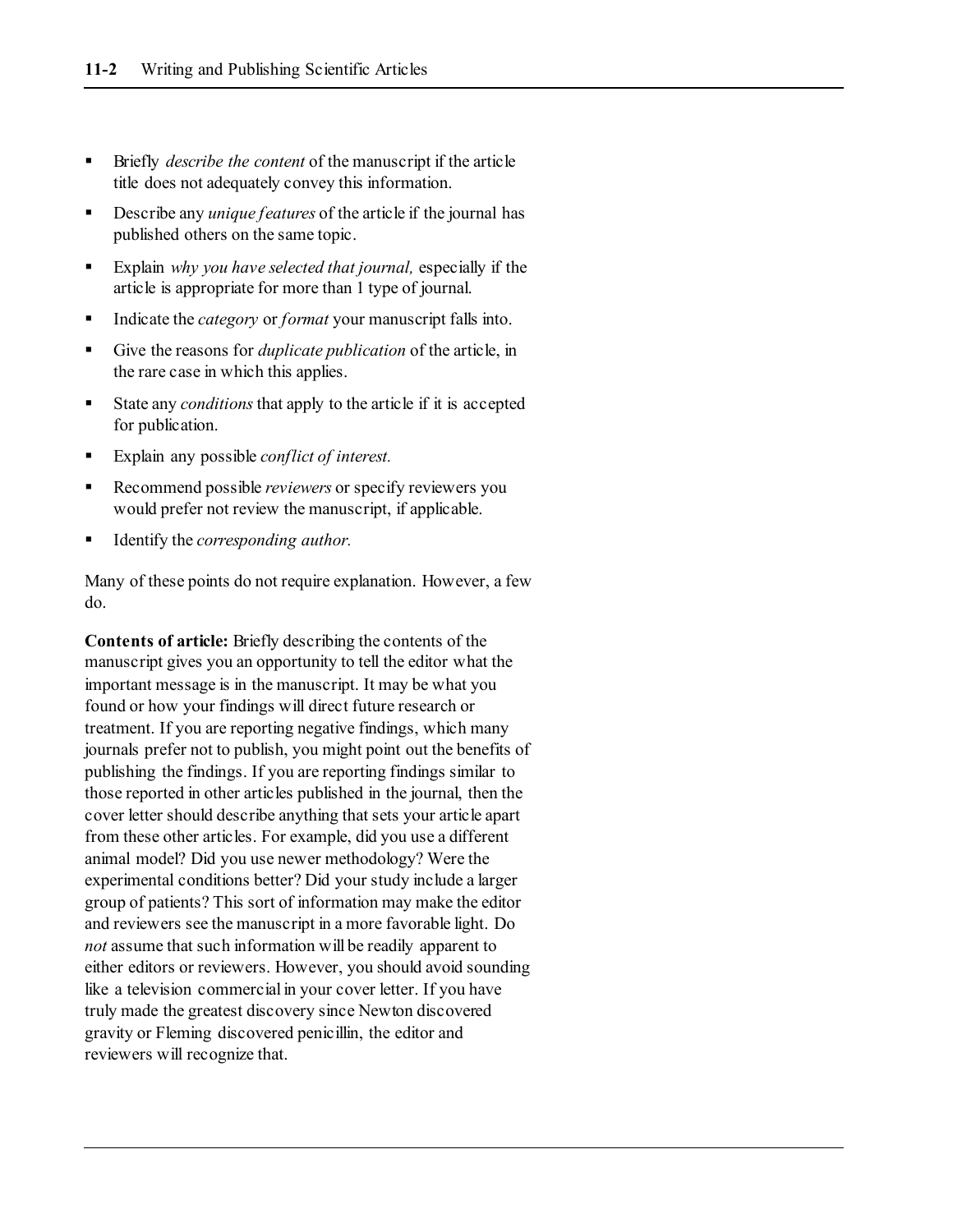**Choice of journal:** If the journal to which you are submitting your manuscript may not appear to be the most logical choice, you may want to explain why you have chosen the journal and what you have done in the manuscript to make it appropriate for that journal's audience. For example, if you are submitting an article reporting the long-term outcome from a certain cancer treatment to a cardiology journal, you should probably explain that the long-term cardiac side effects of the agent will be dealt with by cardiologists rather than oncologists and point out that the article emphasizes these side effects and their treatment.

**Reasons for duplicate publication:** The circumstances that allow for duplicate or secondary publication were covered in the chapter "Ethical Issues in Scientific Publishing." These circumstances are rare and must be explained in the cover letter.

**Conflict of interest:** Conflict of interest was also covered in the "Ethical Issues" chapter. Any *possible* conflict of interest, no matter how remote it may be, should be revealed in the cover letter.

**Conditions:** Conditions that may place limitations on the publication of the article if it is accepted include publication after the entire paper is read at a meeting and publication in a proceedings volume after publication in the journal. Presentation of an abstract at a meeting does not limit publication.

**Reviewers:** It is acceptable to name reviewers whom you either recommend or wish not to review your manuscript. In recommending reviewers, you may be doing an editor a favor, especially if your manuscript is on a topic that is not commonly encountered in the journal. However, you should reassure the editor that these are people who have had no involvement in the research or the preparation of the manuscript. You should indicate that you are suggesting them because they are well versed in the topic of your manuscript. Conversely, there may be rival researchers who could benefit from either hindering or preventing the publication of your manuscript. You can name such people and ask that the editor not send your manuscript to them for review. You should explain your concerns diplomatically, however.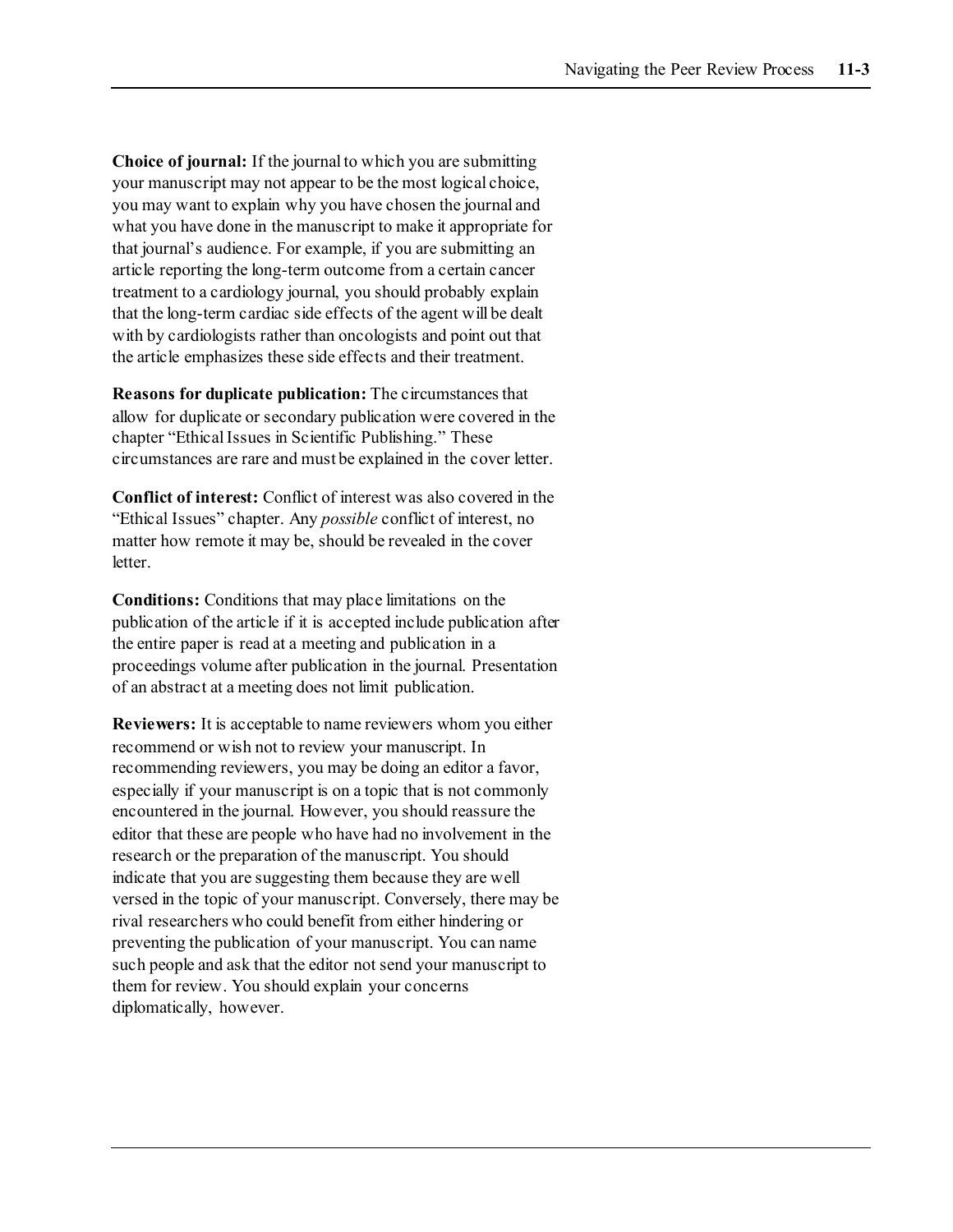Following is a sample submission letter illustrating many of these points:

Dear Dr. Watson:

On behalf of my co-authors John Reed and Elihu Smith, I am submitting the enclosed manuscript titled "The XYZ Gene: Can It Identify the Alphabet Syndrome?" as a research article to *Journal of Syndromes*. There are several things that distinguish our article. First, we studied the expression of the gene in a large kinship. We also looked closely at the different effects of environmental influences. In particular, we examined the difference in phenotype between family members living on the East Coast and the West Coast. A third feature of this study was our emphasis on early treatment and the ways in which it appears to reduce the more severe effects of the syndrome. We note these distinctions in the article, and we believe they make our findings of particular interest to readers of the journal. These features also distinguish our article from that of Harrison et al. published in the January issue of the journal, which was on an outwardly similar topic.

Dr. Smith has stock ownership in the company that manufactures the XYZ assay that we used, but I do not believe that this would be perceived as biasing our study results or their interpretation. Nonetheless, I did want to bring this to your attention. If you feel acknowledgment of this potential conflict of interest is necessary, we will be glad to add a footnote to the article.

I would like to suggest Benjamin Ritters (at Rutgers), Donald Adams (at UPenn), and Albert Lindt (at Princeton) as reviewers. All are quite knowledgeable about the topic. Dr. Lindt is especially knowledgeable about the gene penetrance issues. I would also like to request that Dr. Harrison and his co-workers not be asked to review the manuscript because of the obvious competing nature of their work in this area.

If you have any questions, please be in touch with me. Thank you for your consideration of our article.

Most sincerely, John Author, M.D., Ph.D.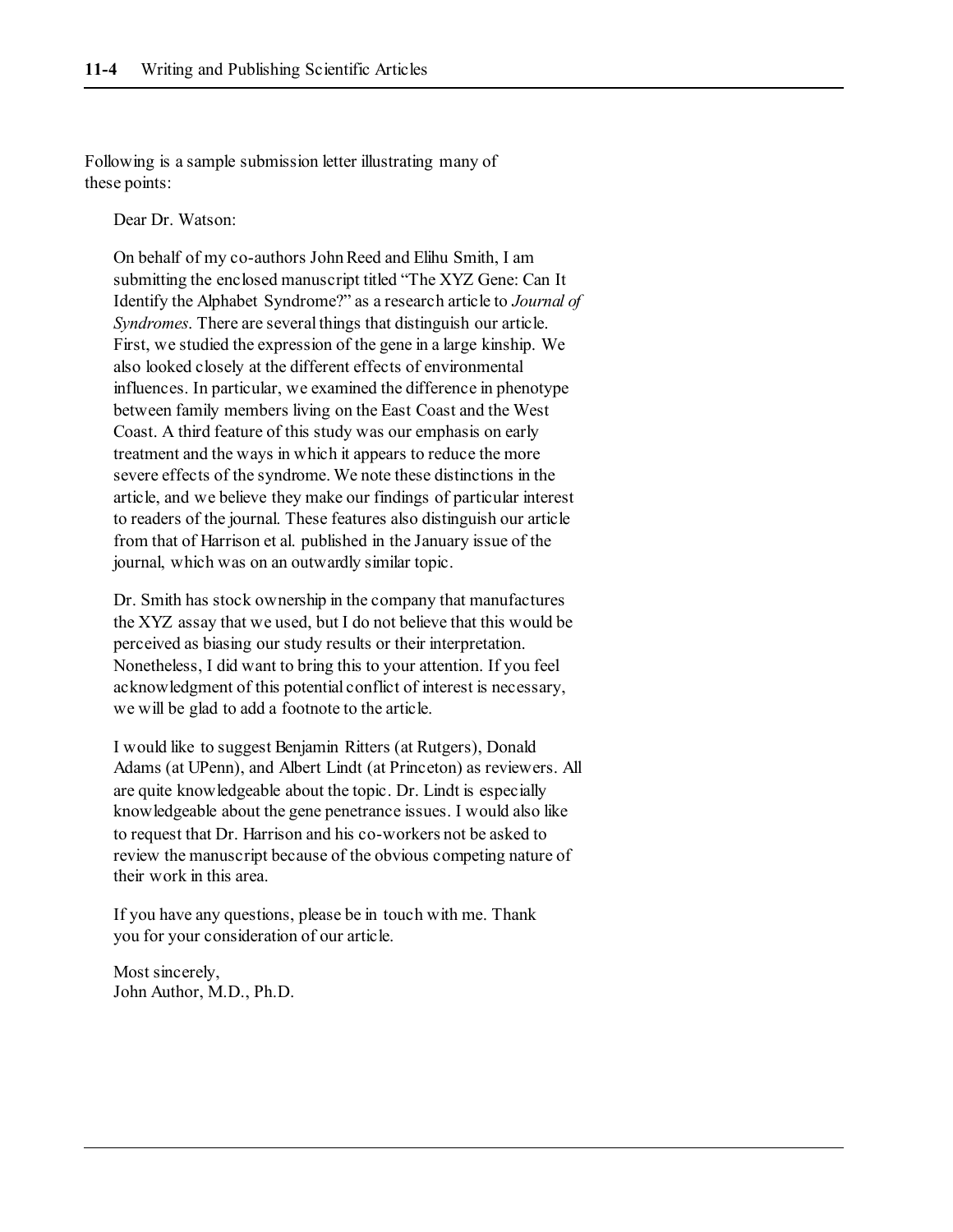### **Online Manuscript Submission**

Most journals now have online manuscript submission software that enables authors to submit their manuscripts electronically. This has probably been the biggest change in the manuscript peer review process since researchers started publishing research findings. A few journals still allow, or prefer, that manuscripts be submitted by mail; that process is described in the next section.

During the process of submitting a manuscript to a journal for the first time, authors will set up an account that includes a user name and password. Be sure to keep a record of this information because you cannot find out the status of your article without it. It is important to be very accurate when entering information in the manuscript submission system because any misspellings or errors will appear in every document that the system creates.

The software, as most authors soon discover, will prevent authors from successfully submitting a manuscript until all requirements, even seemingly minor ones, are met. Word count limits in abstracts and articles, for example, may be strictly enforced by the software. The message here is to carefully follow all submission requirements if you want the submission process to go smoothly. Some processes may differ from those described here. If you have problems with the submission process, the journal's editorial office staff will be glad to help or to refer you to technical support staff.

The submission letter and figures are attached as separate files, but these are still essential parts of manuscript submission. Journals still prefer that the manuscript's word-processing file be double-spaced and formatted following the instructions to authors. Reviewers customarily print the manuscript and review a hard copy, and the double spacing makes this easier for them. Figures are usually submitted in separate files, but the legends are usually included in the manuscript file. Tables may be submitted as part of the manuscript file or as separate files; the instructions will indicate the journal's requirements.

Once the submission process is complete, you should receive an e-mail message saying that your manuscript has been received. One advantage of online submission is that it enables authors to track manuscripts as the manuscripts make their way through the peer review process. That means that authors usually no longer need to call the editorial office for information about the status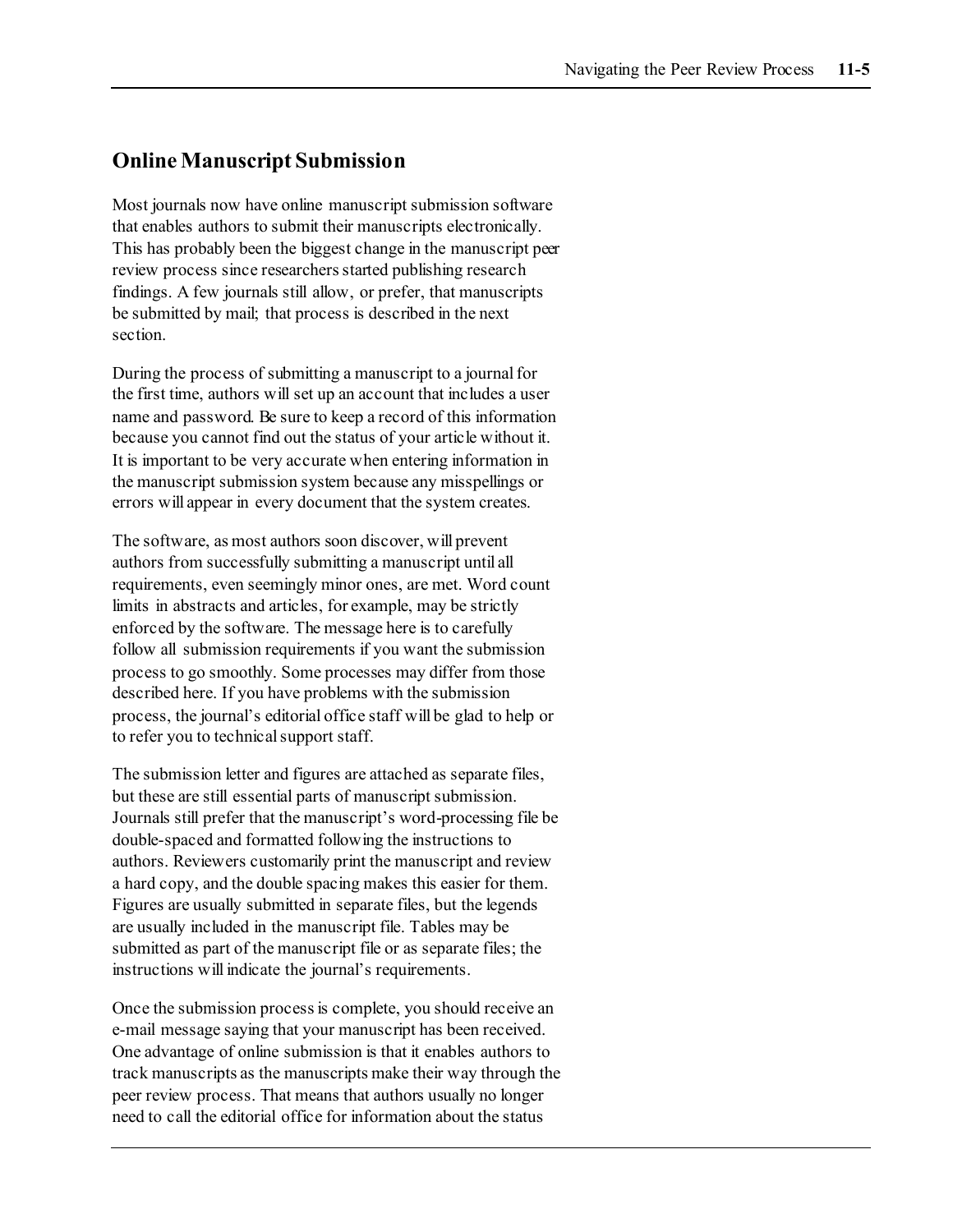of a manuscript. If your manuscript seems to have gotten inexplicably held up along the way, however, you can call the editorial office to find out the source of the delay. Editorial office staff also have access to user names and passwords if you have forgotten them.

Most journals that use online submission conduct all communications by e-mail. This usually includes the decision letter.

#### **Hard Copy Manuscript Submission**

Some journals still conduct peer review using paper copies. For these journals, you should mail your cover letter to the journal with the double-spaced manuscript and its figures. The journal's instructions to authors will tell you how many copies of each item to send. (Registered mail and overnight couriers are the safest way to send your manuscript because they track your package through delivery.) Some journals also require you to send signed copyright release forms or other forms (for example, forms signed by all the authors confirming their role in the study) with the manuscript. These forms will be in the journal's author instructions or on the journal's Web site. You may also have to pay a nonrefundable reviewing fee at this time or send the manuscript on a computer disk. If any aspect of manuscript submission is unclear, phone or e-mail the journal's editorial office. The journal staff is accustomed to handling such calls. They want to assure that your manuscript can be processed without delay.

### **Review Process**

Once your manuscript is accepted by the online submission software, you should immediately receive an e-mail message that includes the number that has been assigned to your manuscript. If you have submitted a hard copy, you should get a letter or an e-mail message with this information within 2 weeks of sending the manuscript. If you do not receive this information within the indicated time, you should contact the journal's editorial office to find out whether your manuscript was received.

After you have successfully submitted your manuscript, the editor-in-chief or a senior editor looks at it and chooses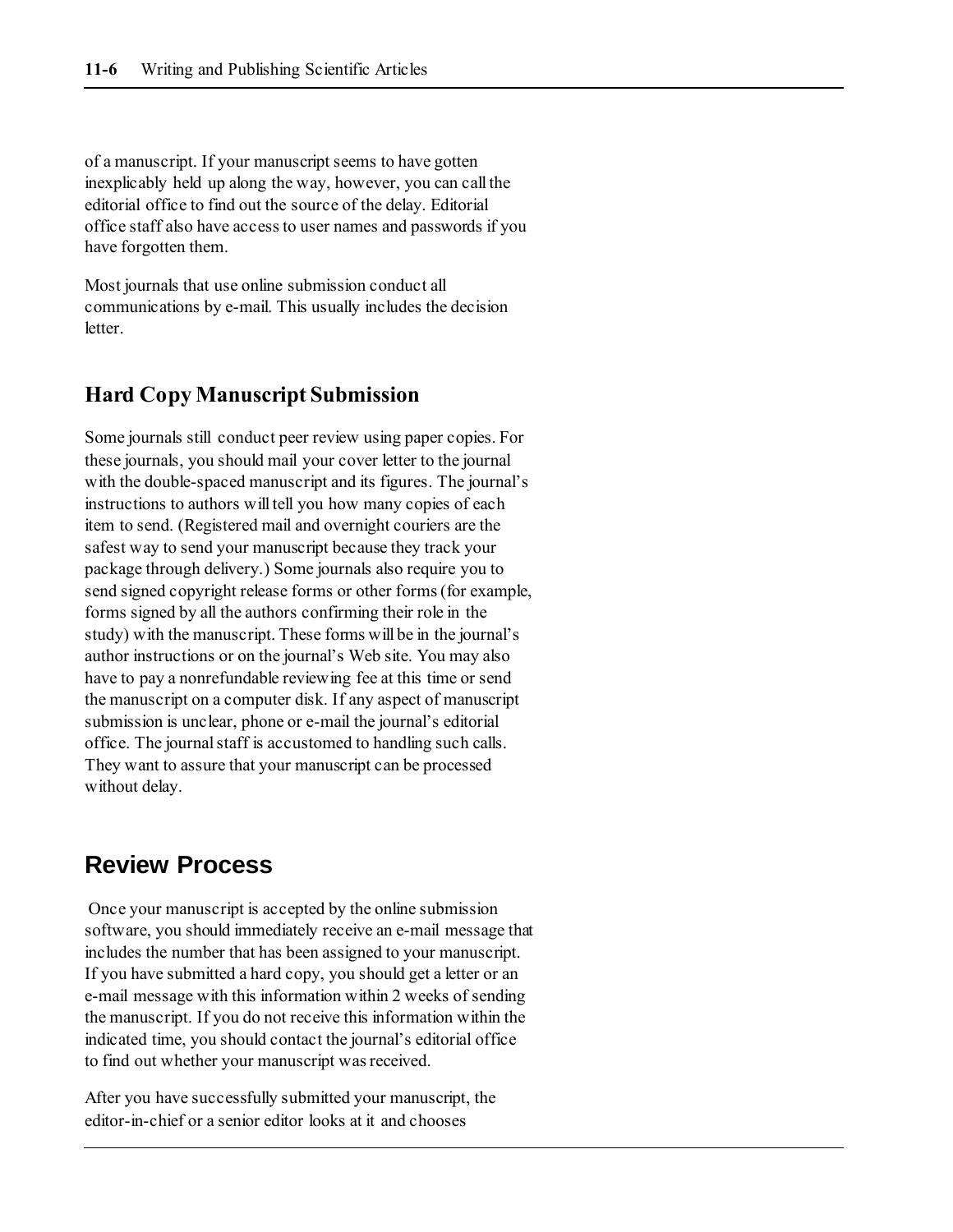reviewers who are experts in your field of study. The reviewers are contacted and asked if they are willing to review your manuscript. Potential reviewers may refuse because they are too busy or they do not believe the topic of the manuscript falls within their area of expertise. If that happens, another potential reviewer will have to be contacted. The process of establishing reviewers generally takes less than 2 weeks.

Then comes the review itself. This is when experts in your field—typically 2 but sometimes 3—scrutinize your manuscript and determine whether it sufficiently meets the standards of that journal and of that field to merit publication. Reviewers are generally allowed up to 3 weeks to do their reviews. After that, staff members in the journal editorial office begin to follow up on late reviews. Despite the staff's best efforts, however, reviews can be late by several weeks or even, unfortunately, several months.

If 2 months have passed since you first submitted your manuscript and you have not received a decision letter, it is OK to contact the editorial office and ask about the status of your manuscript and the review process. Be polite and considerate when you call or e-mail. Remember that yours is not the only manuscript out for review. Depending on the journal, there may be as many as 100 or more manuscripts out for review at any time.

When the journal office receives the reviews, the editor-in-chief or senior editor decides on the basis of the reviewers' comments whether the manuscript should be accepted for publication as is, returned for revision, or rejected. A decision letter is then emailed, faxed, or mailed to you along with the reviewers' comments.

If the editor judges your manuscript acceptable without revisions, then you do not need to do anything more at this point—except maybe celebrate. Acceptance without revision is unusual, however.

If your manuscript is rejected or returned for revision (the most common response), you will need to decide how to proceed. Your options are outlined in the following 2 sections.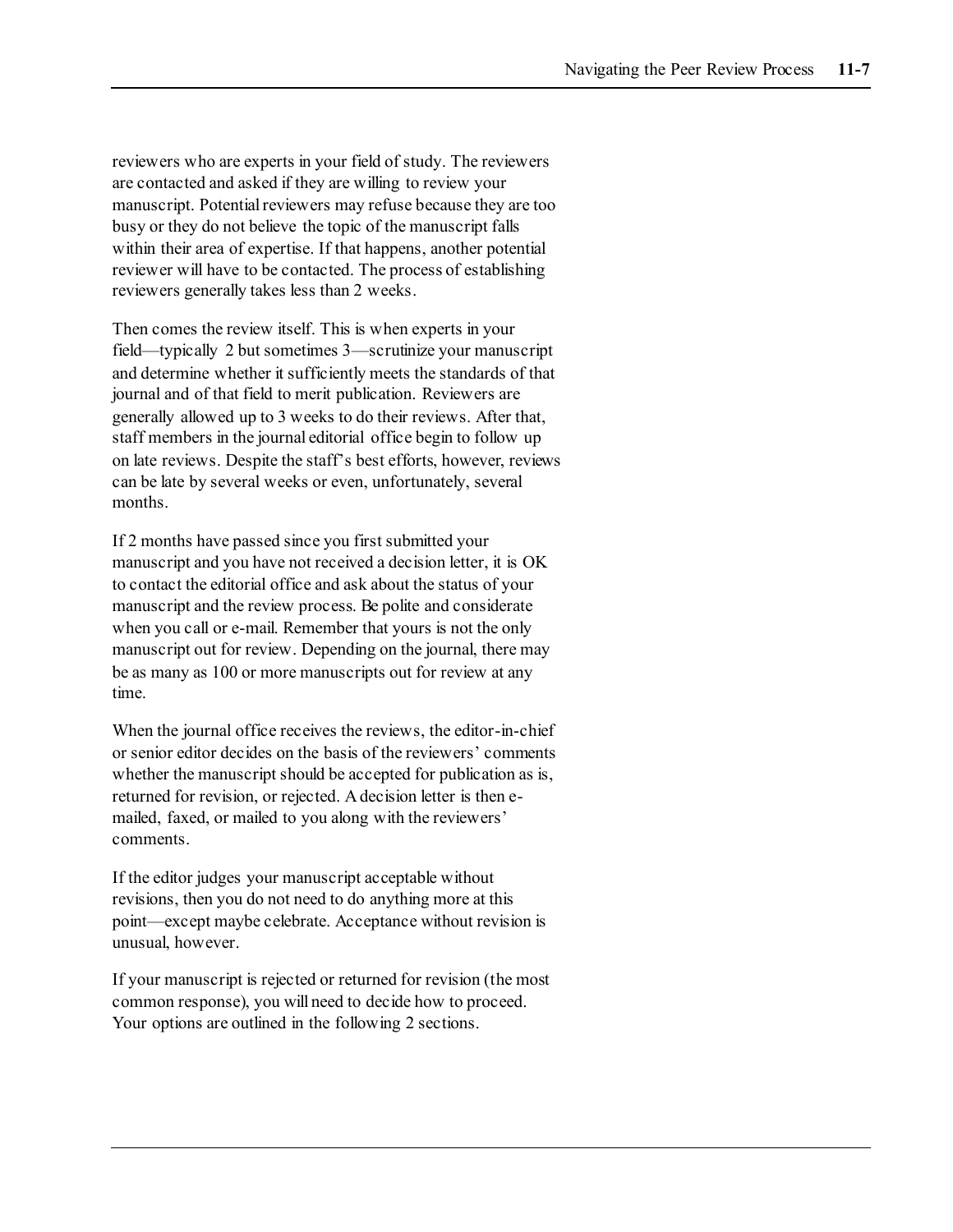### **Responding to Rejection Letters**

A letter of rejection should make it clear that the manuscript was unacceptable and that the journal will not review a revised manuscript. Following is an example of such a rejection letter. There are no instructions on how to revise the manuscript, and the editor points out that even some favorably reviewed manuscripts are rejected.

Dear Dr. X:

Thank you for submitting your manuscript to [name of journal]. The reviewers and I concur, however, that it is not suitable for publication, and we enclose pertinent comments for your records.

Given the large volume of manuscripts we are currently receiving, we are now having to reject more manuscripts that report findings that are not of the highest priority. Therefore, favorable reviews are not always sufficient grounds for publication.

We appreciate your interest in [name of journal] and hope you will consider it for publication of your future work.

Yours truly, Editor-in-Chief

If the editor rejects your manuscript, you do not necessarily have to give up. Talk with your colleagues and look at the reviewers' comments. Sometimes they can be very encouraging.

If your paper is rejected outright, you will most likely decide to modify it and send it to another journal. Making the changes recommended by the first journal's reviewers will generally improve your paper and increase its chances of acceptance by the second journal to which you submit it.

The reviewers may indicate that you need to get more data. They may believe you have sent your article to the wrong journal. They may believe you need to redo some of the experiments because of concerns that the technique was flawed. The editor may believe that the findings are not of high enough priority for the journal. Every researcher has had a manuscript rejected sometimes even ones that report very important findings.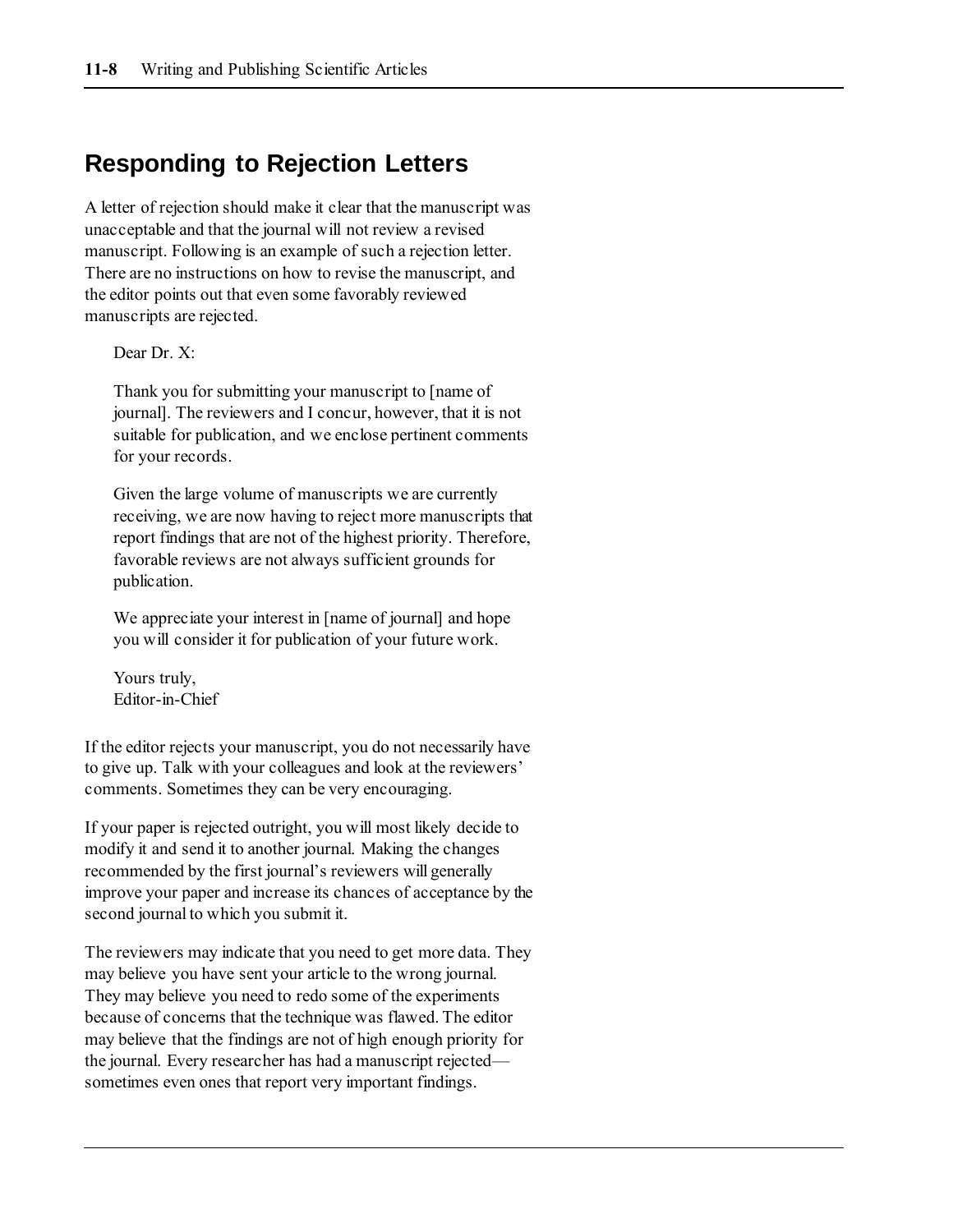Here is an example of a reviewer's comments on a manuscript that was rejected. (Because reviewers' comments are confidential, we have written sample reviewers' comments based on actual comments rather than using actual comments.) The review follows a standard format for reviews of journal articles: an introductory paragraph summarizing the findings of the article followed by major and minor points. Most reviewers present their ideas objectively and constructively, but some do not. A rude or intimidating review reflects poorly on the reviewer rather than on the paper. Even in these cases, however, the reviewer's actual criticisms may be valid, in which case addressing them can improve the article. We have inserted comments in brackets about how to revise the article.

#### **Review 1**

The authors performed microarray analysis to compare gene expression in untreated Y cancer cells and Y cancer cells treated with agent Z. Z has been in clinical use for some time, although its mechanism of action is not known and it has substantial side effects. Presumably the authors' goal is to determine that mechanism to reduce the side effects, but that is not stated in the paper. **[Add the goal to your revised manuscript.]**

#### *Major points:*

This paper is a mess. How the authors thought they could state that treatment with Z changed the levels of some genes but not name the genes absolutely escapes me! Haven't these people ever read a microarray paper??? **[The reviewer expected an article more like previously published ones. Try to model your article on those.]** Unless the genes are named and shown to have a role in Y cancer, **[Name the genes, and in the Discussion describe their possible or known roles in Y cancer. You probably have this information but may have left it out because you thought that the data were too preliminary or that the journal didn't have the space to publish them.]**, this paper is drivel. The English is barely understandable too. **[This may be true, or it may simply reflect the reviewer's disappointment in your omitting the names of the genes or his or her own incorrect grasp of English. Have your editor improve the language.]** This is an excellent example of a carelessly written paper submitted too soon. There is no way I can recommend publication of this paper.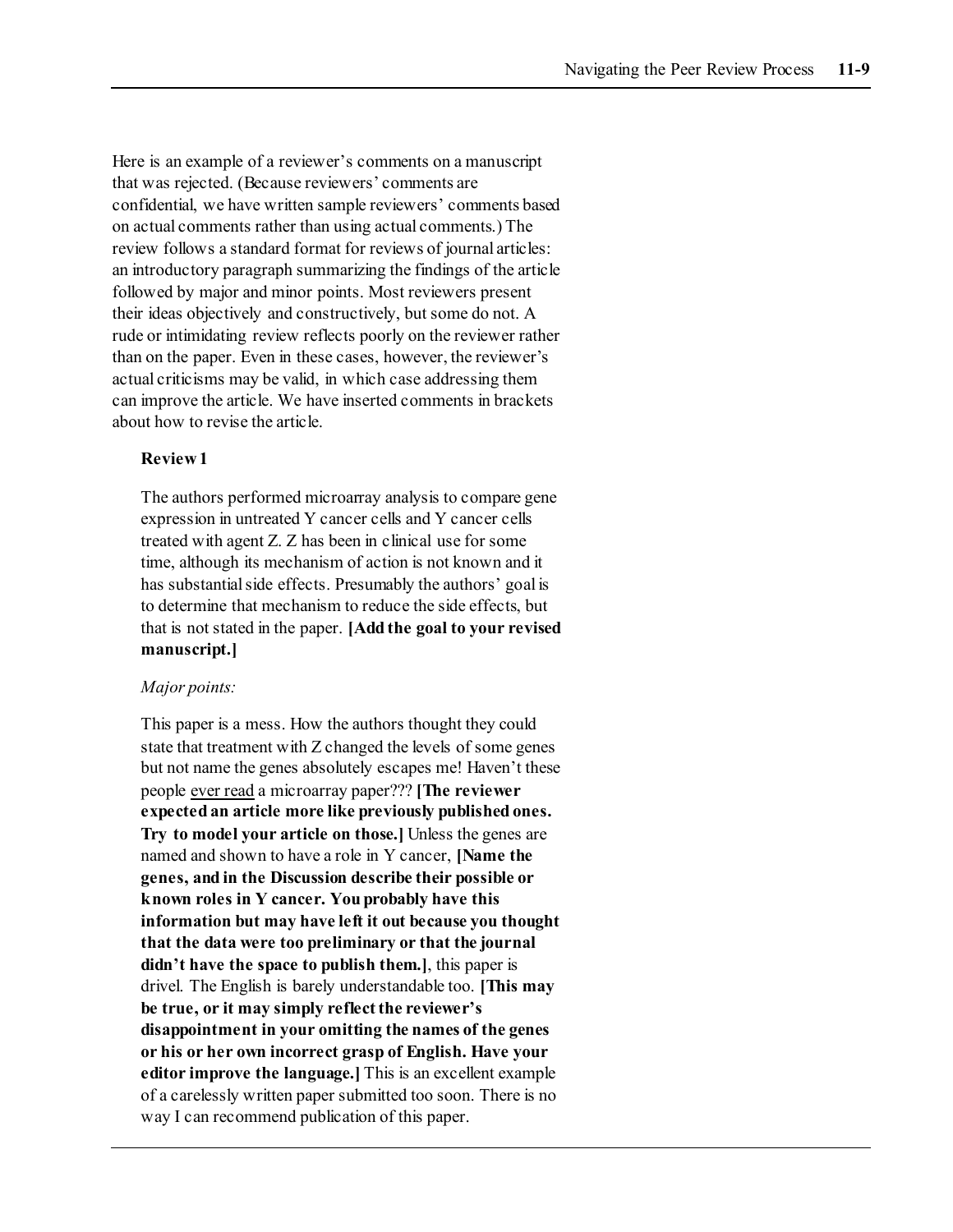#### *Minor points:*

- 1. There is a typo in the tittle! **[Reviewers make spelling and grammar errors, too. Your typo is embarrassing but easily corrected.]**
- 2. The lanes in Figure 1 aren't labeled. **[Easily corrected.]**
- 3. The Introduction is too long. **[See "Unclear Letters and Comments" below.]**
- 4. The differences in microarray spot intensity are difficult to see in the photographs and should be quantified and presented in a table. **[Easily corrected.]**
- 5. There should be spaces between numbers and "mM." **[A very minor point, easily corrected.]**

Rejected manuscripts are usually revised and submitted to other journals. However, what if a reviewer has obviously misinterpreted your data? Or the reviewer is obviously biased? What if you believe you can address the reviewers' concerns? A rejection decision is not always final. If you believe that the situation warrants, it is possible to appeal a rejection. Do not, however, under any circumstances call the journal editorial office or the editor and unleash your fury. Instead, call or write to the editor and explain in a professional and objective manner the reasons for your concern and your suggestions for solving the problem. If you believe a reviewer has been unfair, biased, or mistaken, you can request that the manuscript be sent to an additional reviewer. The editor may say the decision is final, or the editor may say he or she would reconsider a revised and resubmitted manuscript. Under the right circumstances, appealing a rejection may be the right thing to do. However, it is almost unheard of for a journal to accept a previously rejected manuscript without any revisions. Be prepared to make most of the requested changes.

Sometimes a journal will reject a manuscript but allow the author to revise and resubmit anyway. That might happen if the editors were very interested in a study and wanted to encourage the authors to report it in the editors' journal. Here is an example of a decision letter rejecting the article but encouraging the authors to revise and resubmit it. The letter states that the manuscript is not acceptable but that a revision will be considered. There are instructions on how to revise the manuscript, but the journal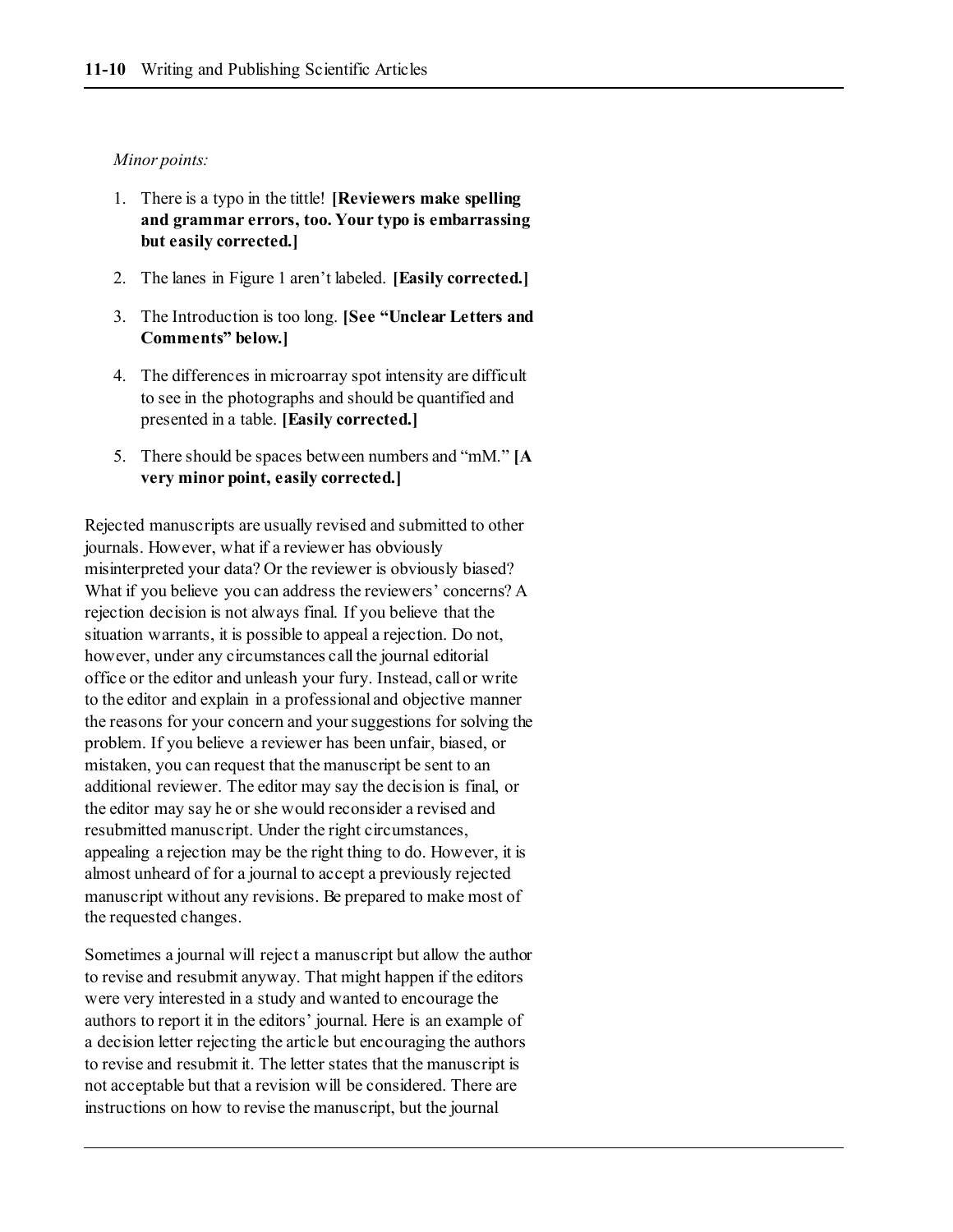states that publication is not guaranteed and that the manuscript may be rejected again.

Dear Dr. X:

Thank you for submitting your manuscript to [name of journal]. It has been reviewed, and we concur that the manuscript is unacceptable in its current form. We would, however, be willing to reconsider it after it has been revised in response to the reviewers' comments, and we have enclosed the relevant reviewers' comments. A revised manuscript would be thoroughly reviewed and could be rejected again. We are taking a particularly tough stance in our acceptance of papers, because of both the increasing number of manuscripts that are being submitted to the journal and our firm belief that we must publish manuscripts of only the highest priority.

Your resubmission should be accompanied by a point-bypoint response to the reviewer comments, as well as a copy of the revised manuscript on which you highlight the areas where revisions have been made. It is essential that authors consider and respond to the comments and recommendations. The updated Instructions to Contributors (which can also be found at [journal's URL]) reflect guidelines and style from the *Uniform Requirements for Manuscripts Submitted to Biomedical Journals* and the American Medical Association Manual of Style, 9<sup>th</sup> edition. Included in these Instructions are criteria for authorship. Any alteration of the byline after final acceptance of the manuscript can be expected to delay publication.

We appreciate your interest in [name of journal]. If you have any questions, please feel free to contact our editorial office.

Yours truly, Editor-in-Chief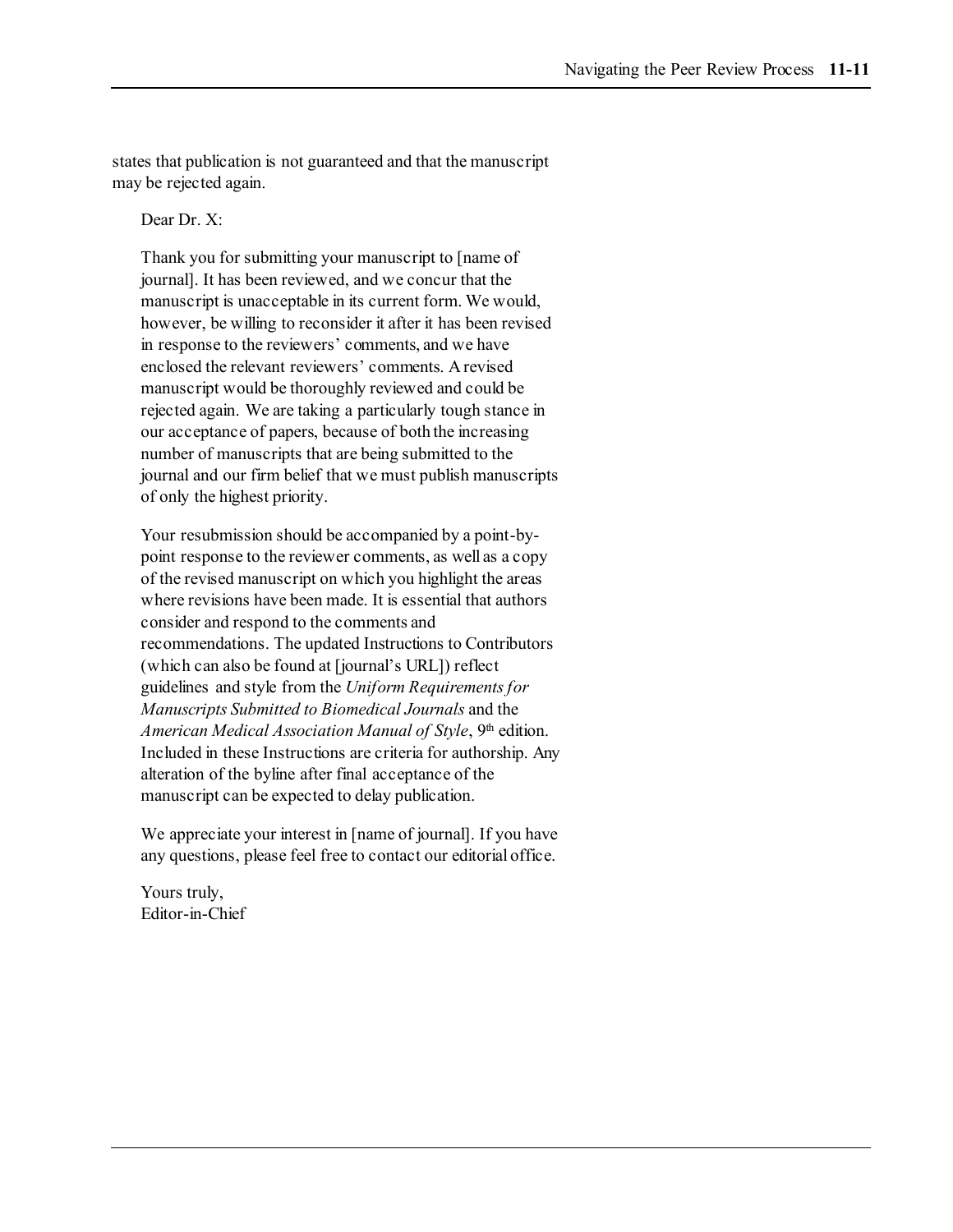## **Responding to Requests for Revisions**

### **Decision Letters Asking for Revisions**

The most common decision letter that authors receive is a request for revisions before a final decision is made. Revisions are often categorized as "major" or "minor." Major revisions may involve repeating experiments, adding more data, or completely rewriting the manuscript. Minor revisions are often explaining or clarifying specific points in the text or making minor changes in figures.

Here is an example of a decision letter requesting major revisions. Note that the final decision about acceptance has been postponed until the revised manuscript is received.

Dear Dr. X:

Thank you for submitting your manuscript to [name of journal]. Based on the comments of our reviewers, we must request major revisions before a final publication decision can be made. We are willing to reconsider the manuscript after it has been revised in response to the reviewers' comments, and we have included the relevant reviewers' comments.

Your resubmission should be accompanied by a point-bypoint response to the reviewer comments, as well as a copy of the revised manuscript on which you highlight in yellow marker the areas where revisions have been made. It is essential that authors consider and respond to the comments and recommendations. The updated Instructions to Contributors (which can also be found at [journal's URL]) reflect guidelines and style from the *Uniform Requirements for Manuscripts Submitted to Biomedical Journals* and the *American Medical Association Manual of Style*, 9<sup>th</sup> edition. Included in these Instructions are criteria for authorship. Any alteration of the byline after final acceptance of the manuscript can be expected to delay publication.

We appreciate your interest in [name of journal] and look forward to seeing the revised version of your manuscript.

Yours truly, Editor-in-Chief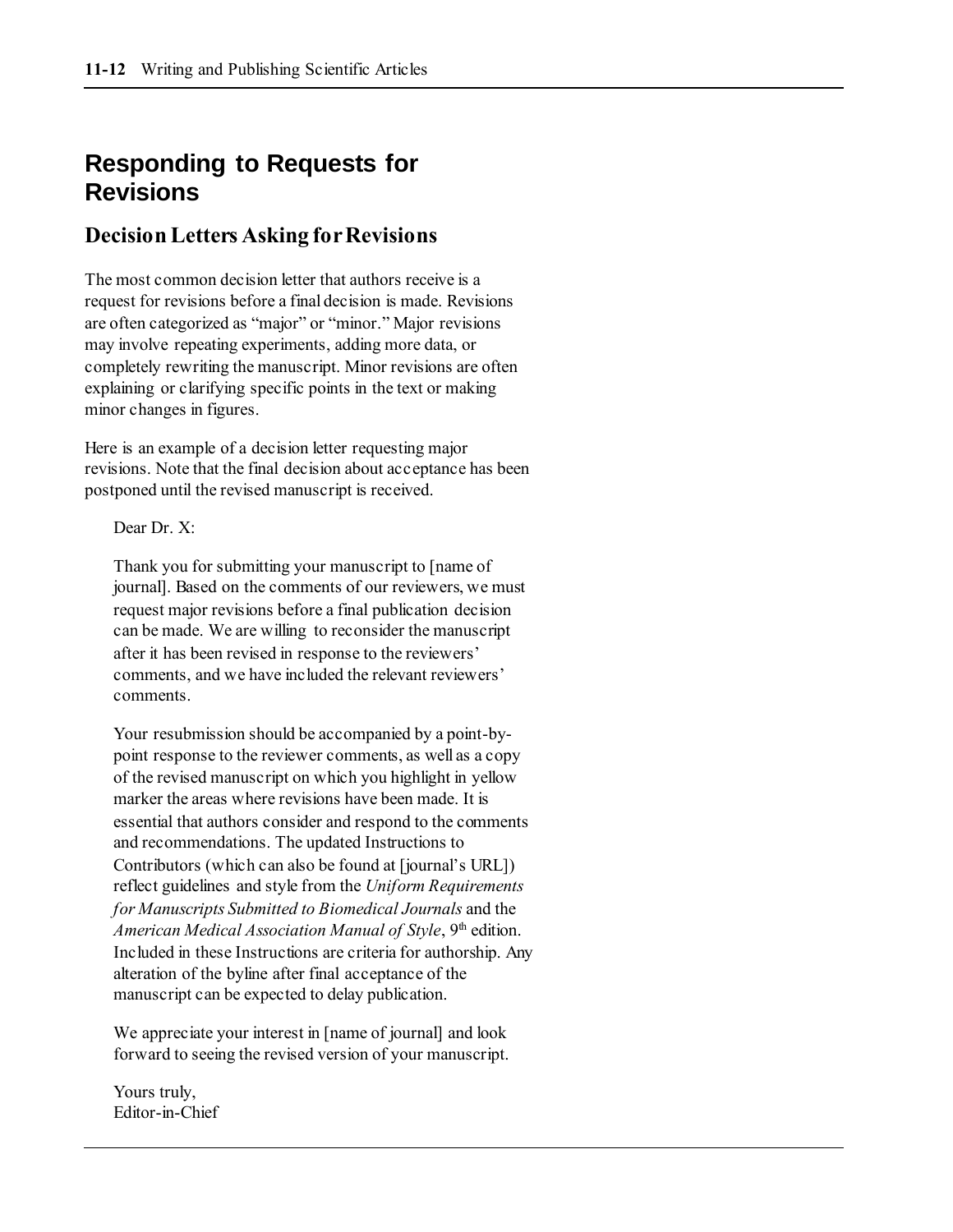The letter below asks for minor revisions. Note that the editor says that the manuscript was well received but that some changes need to be made.

Dear Dr. X:

Thank you for submitting your manuscript to [name of journal]. The manuscript has been reviewed favorably and tentatively accepted pending satisfactory completion of minor revisions. We have included comments we consider to be relevant for revision.

Your resubmission should be accompanied by a point-bypoint response to the reviewer comments, as well as a copy of the revised manuscript on which you highlight the areas where revisions have been made. It is essential that authors consider and respond to the comments and recommendations. The updated Instructions to Contributors (which can also be found at [journal's URL])….

To facilitate the editorial process, we ask that you revise and return your manuscript as soon as possible. Should you have any questions, please do not hesitate to contact our editorial office.

Yours truly, Editor-in-Chief

### **Reviewers' Comments and Authors' Responses**

Some authors see a decision letter asking for revisions as the next best thing to an acceptance, and in some ways, it is. However, whether the manuscript is accepted depends on how well you revise the manuscript in accordance with the reviewers' comments. These comments therefore need to be taken very seriously. View the comments as an opportunity to make your data shine and really make them worthwhile to the scientific community.

Here is an example of a thoughtful reviewer's comments on a manuscript accepted pending revisions. It is customary to include with a revised manuscript a letter or list that includes point-by-point responses to each comment by each reviewer, and after the comments below is an example of an author's response to them.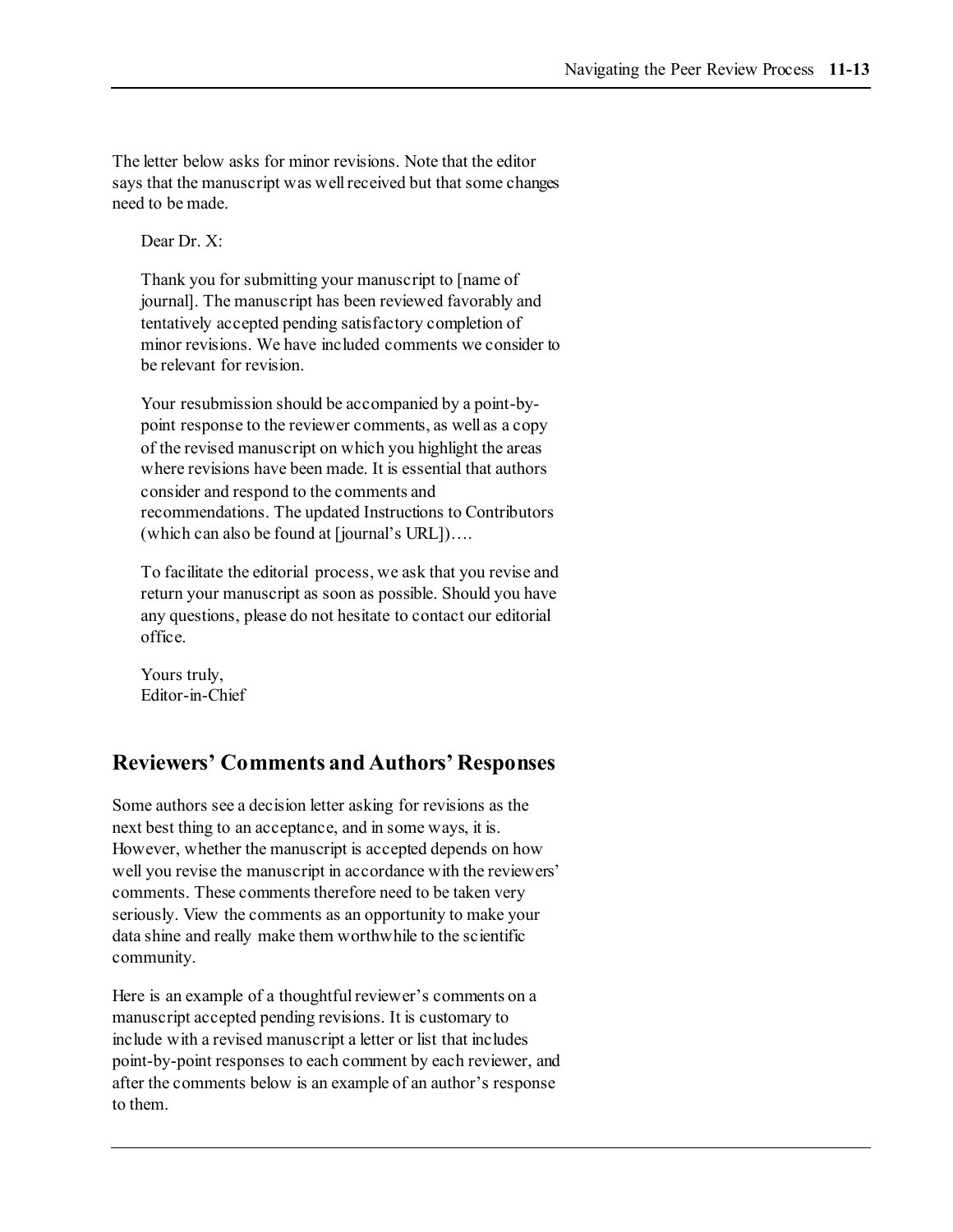#### **Review 2**

The purpose of this study was "to identify patients with Z cancer most likely to respond to inhibition of X or Y by examining X and Y gene expression in matched Z cancer and normal tissue samples." **[The hypothesis was so well written that the reviewer quoted it!]** The study did that, and the paper is well written (except for the Introduction and Discussion, which are too long, as stated below). The description of the controversy on the role of Y gene expression in Z cancer is especially clear. The study's large sample size and the inclusion of a wide variety of ethnic groups make this report a valuable addition to the field. **[Compliments, but…]** However, several points need to be addressed before I can recommend publication. **[As usual, some changes are still required.]**

#### *Major comments:*

- 1. Two different Y antibodies were used for the Western blots, and one detected one band and the other two bands. The authors should repeat the experiments using just the antibody that detected two bands.
- 2. The exclusion criteria for patient selection were not clear. Had the patients from the San Antonio hospitals received previous treatment? Listing the exclusion criteria in the text would make this clear.
- 3. Figure 3 should be removed, as it shows only negative results. The results should be described in the text in one sentence followed by "(data not shown)."
- 4. The percentage of tumor samples over expressing  $X$  is similar to that reported in the literature, but the percentage overexpressing Y is much smaller. Is this because of the ethnic mix of the study sample? This needs to be addressed in the Discussion section. Will these differences affect possible clinical applications of this study?

**[The preceding 4 comments repeatedly tell the author what he or she "should" do. Reading that over and over can be depressing, but the reviewer has said exactly what needs to be changed to get the manuscript accepted for publication.]**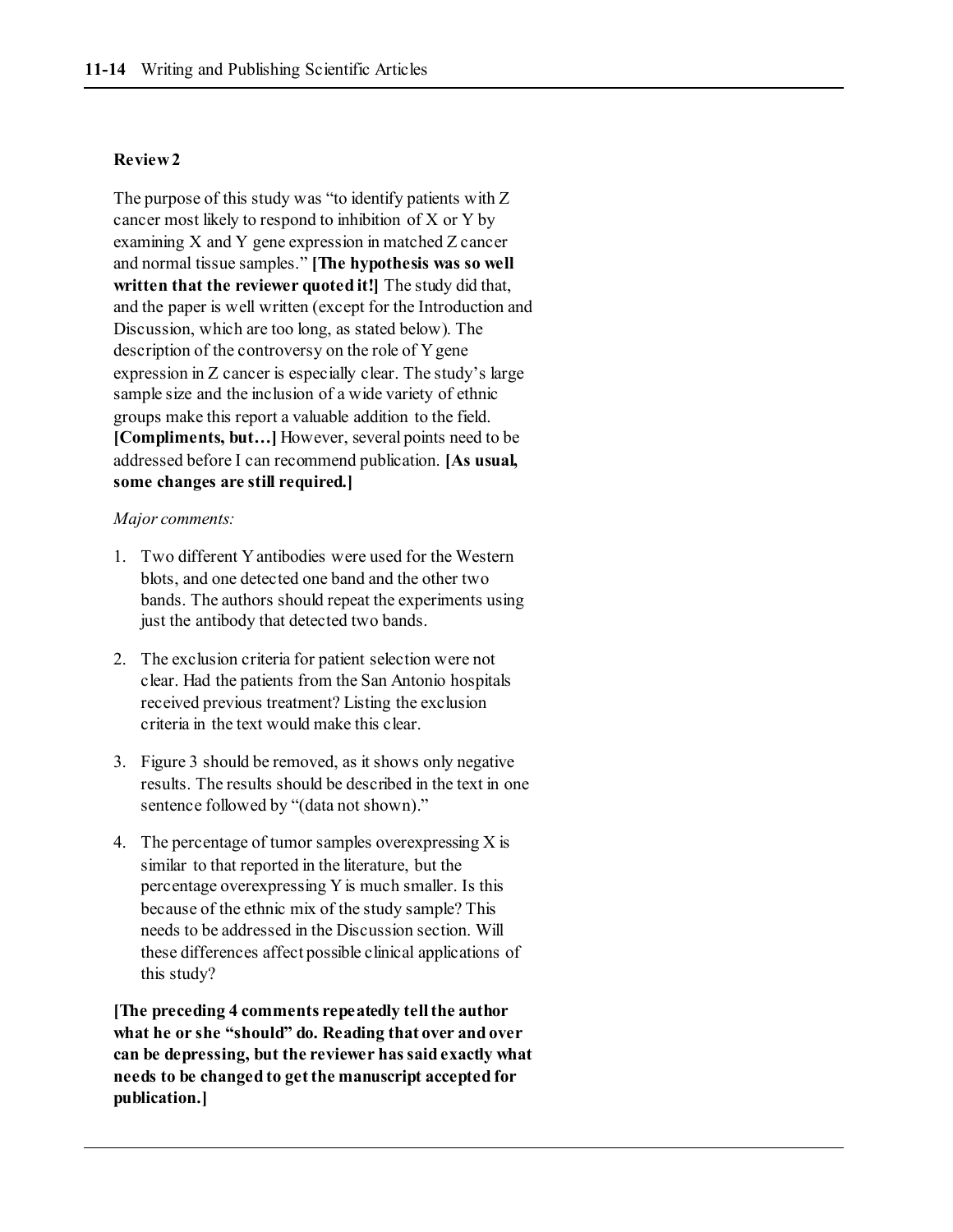*Minor comments:*

- 1. The Introduction is too long. The long beginning paragraph on Z cancer as a public health problem should be shortened to two or three sentences. The information on the X gene's possible role in Z cancer is mentioned twice—the first time should be deleted. The Introduction also seems to meander somewhat from topic to topic and should be organized in a more linear format. A good scientific editor could help the authors resolve these problems (and also those with the Discussion). **[Your editor will be a great help to you.]**
- 2. The Discussion is also too long, by about two pages. The authors should remove the first page, which just reiterates the results, and also the paragraphs on pages 20 and 21 about the role of the X and Y genes in Z cancer, which was adequately addressed in the Introduction.
- 3. Page 10, line 4: Shouldn't "below" be "above?" This line doesn't make sense otherwise.
- 4. Reference 16 is incomplete.

Below is an example of an author's response to Review 2. Each point is addressed in the order in which it was listed in the reviewer's comments. (Make a separate response sheet for each reviewer.) A common format for responses is to briefly state the reviewer's comment, address it or answer the question asked, and then state where in the revised manuscript you have added the required information. Note that, as in the response to the first comment below, it is not always necessary to do everything the reviewer asks, but you must address every request, if only to explain why you did not make the change.

#### **Response to Review 2**

We thank the reviewer for his or her insightful comments and clear suggestions, which we believe improved the quality of our paper**. [Optional opening statement. Editors and reviewer appreciate a sincere "thank you."]**

#### *Major comments:*

1. Use of two different Y antibodies: We believe the results from antibodies Y-12 and Y-83 are comparable. This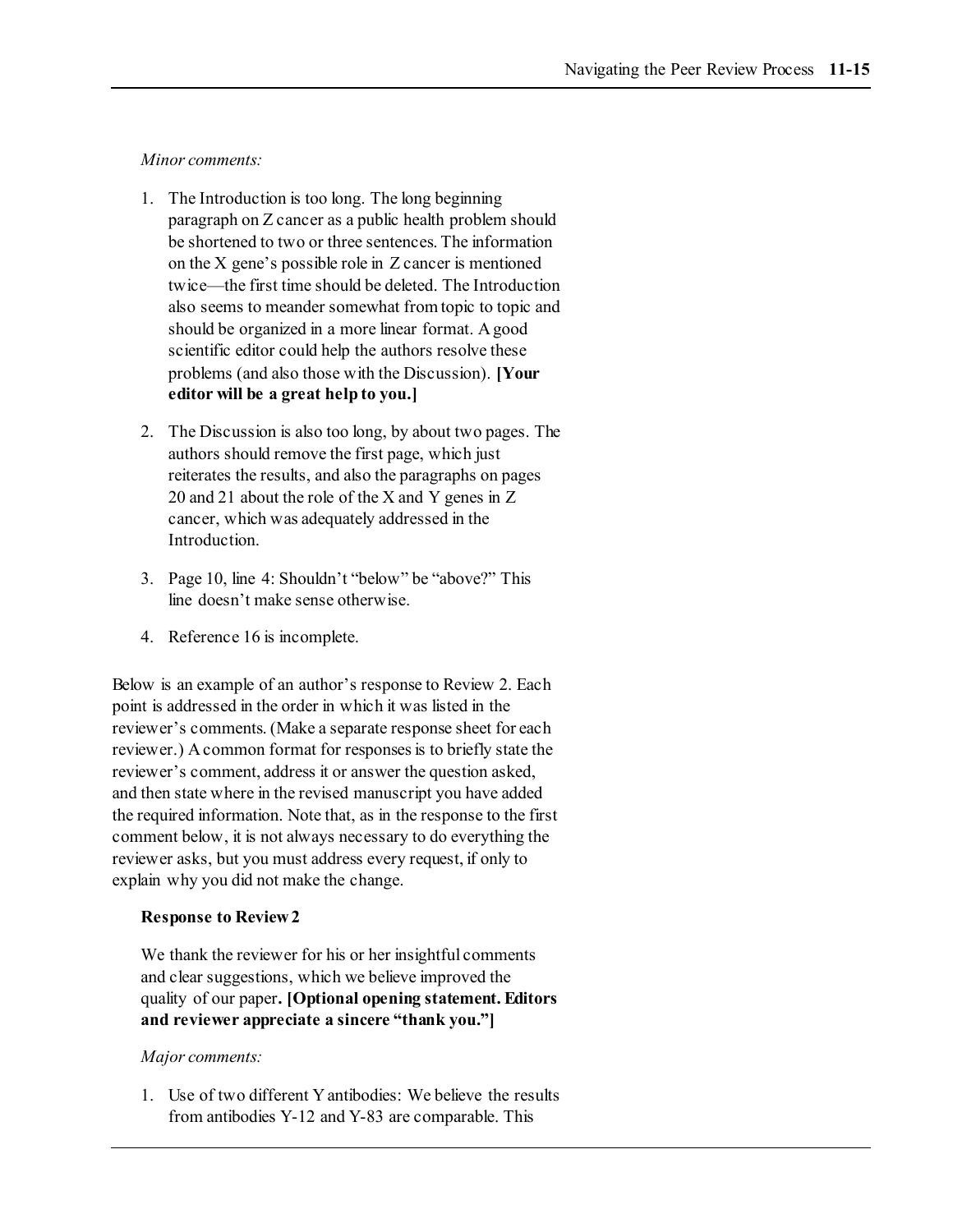study was begun in 1999, when Y-12 was the only commercially available Y antibody and was nearly universally used for Western blotting of the Y protein. In 2002, Y-12, which was manufactured by ABA Antibodies, was replaced by Y-83, which also detects a smaller band (Y-related protein) as well as Y. ABA Antibodies has assured its customers that results from Y-12 and Y-83 can be compared if only the major band detected by Y-83 is considered (see Lee and Hernandez, BioTechniques 85:25-31, 2002). **[Cite references in your response, if they are necessary to support your contentions.]** Our conclusions about Y expression are therefore based only on the intensity of the major (Y) band, and we feel that we do not need to repeat the experiments with just one antibody. In the original manuscript we did cite the Biotechniques paper as a rationale for comparing results from the two antibodies, but I see now that we did not make this point clear enough. In the revised manuscript, we explained the use of two antibodies in more detail, in the second paragraph on page 7. **[Give locations of all changes—page number and paragraph number (or line number).]**

- 2. Exclusion criteria: None of the patients, including those from the San Antonio hospitals, had received previous treatment. We have now listed the exclusion criteria, on page 6 of the revised manuscript.
- 3. Figure 3: Figure 3 has been deleted, and the results are described as "Northern blotting showed that the one subject with Y underexpression produced intact, fulllength Y mRNA (data not shown)" on page 11, line 3.
- 4. Percentage of samples overexpressing Y: We believe the difference in the percentages of Y-overexpressing samples in our study and previous ones is partly due to ethnic differences, as we are the first to examine this in Mexican-American subjects, and very few of their samples overexpressed Y. We have expounded on this in the Discussion (last paragraph, page 20).

#### *Minor comments:*

1 and 2. **[It is OK to combine similar comments.]** Toolong Introduction and Discussion sections: We shortened the Introduction and Discussion as recommended. The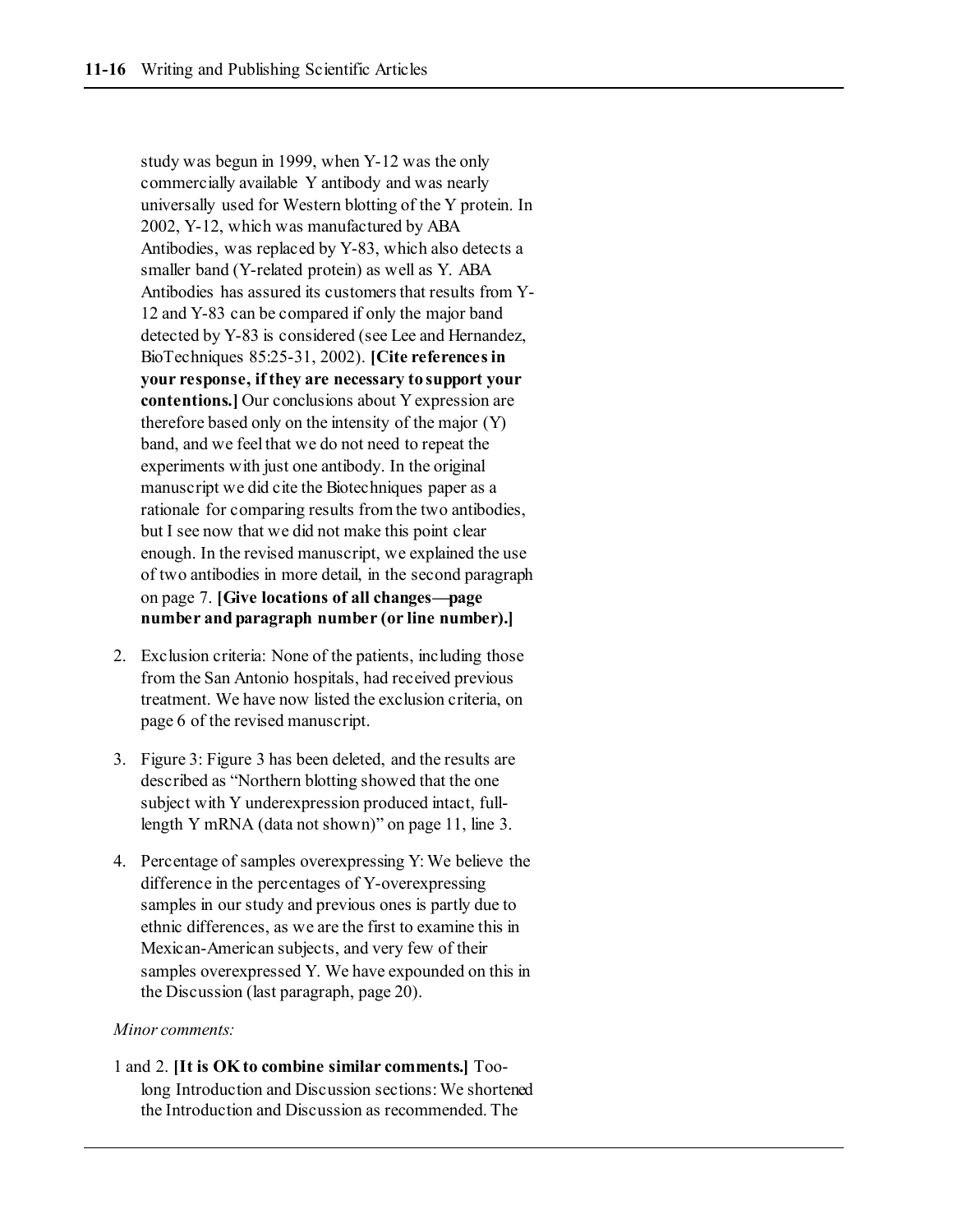Introduction is now 1 page shorter and the Discussion 2 pages shorter.

- 3. "below" instead of "above:" You are right; "below" should have been "above." We made this correction (now on page 11, line 15).
- 4. Reference 16: Reference 16 was completed.

Do *not* make changes in your manuscript other than those requested by the reviewers. If for some reason you need to do anything else to your manuscript—for example, redo the statistics, change your conclusion, add some data, add a table or figure, or rewrite the introduction or discussion—then you are doing something to it that has not been seen and evaluated by reviewers. If such a change is necessary, you must *always* bring it to the editor's attention. Depending on the change, some editors may treat extensively modified manuscripts as a new submission.

Occasionally, you will get a review that is poorly or inadequately done. The reviewer may be cursory in his or her review, or the reviewer may misinterpret or misunderstand some of your data, your study design, or your study purpose. Some requested changes may be unreasonable, irrelevant, or even impossible. Because editors do not have expertise in every area covered in their journals, they cannot always detect a badly done review. They have to assume that the reviewers are correct in their judgment. Therefore, if you return the manuscript without doing what a reviewer requests, you will be seen as not responding to the reviewer's comments, and your manuscript may be rejected.

So what do you do if this happens? First, revise the manuscript in compliance with all the reviewers' comments that you can. If you cannot do everything asked, explain *why* you cannot. Keep your tone professional; be logical, reasonable, and clear; and never show anger or harshly criticize the reviewer. Editors are generally receptive to a well-reasoned explanation for not complying with some reviewer requests. You might also consider having the revised manuscript and cover letter (along with the reviewers' comments) edited before resubmitting the manuscript to the journal.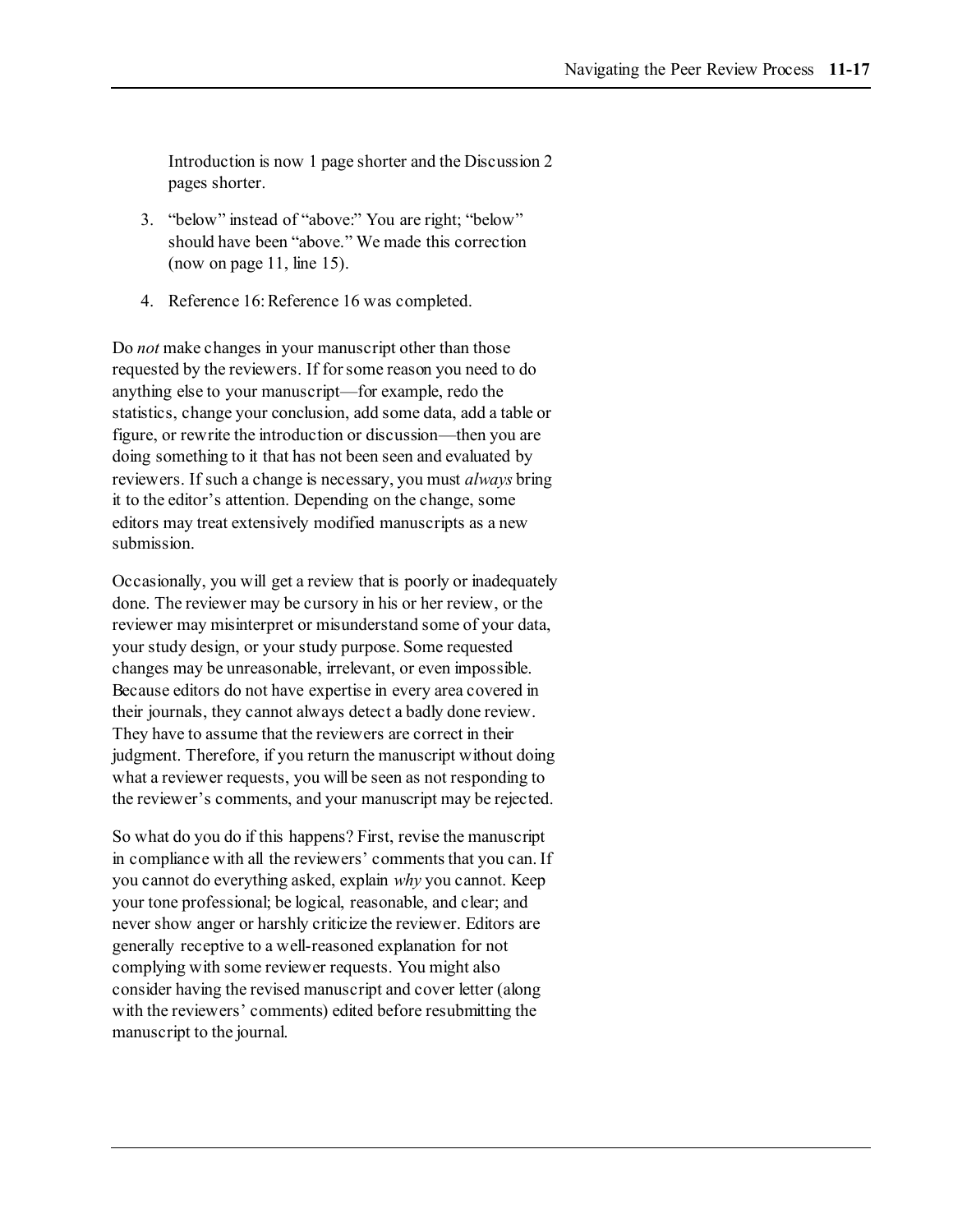## **Unclear Letters and Comments**

### **Unclear Letters**

Sometimes it is difficult to tell from the decision letter whether your manuscript was rejected outright or whether you may submit a revised version. Below is an example. The letter tells you your manuscript is not acceptable, but would the journal review a revision?

Dear Dr. X:

Thank you for submitting your manuscript to [name of journal]. Your manuscript has been reviewed by experts in the field, and based on their comments, we are unable to accept the manuscript for publication in its current form. The reviewers' comments are enclosed for your consideration.

We appreciate your support of [name of journal].

Sincerely, Editor-in-Chief

If you are not sure whether the journal will allow you to submit a revision, call the journal office and ask for clarification.

### **Unclear Comments**

Even if the decision letter is clear, the reviewers' comments may be vague, which makes revising the manuscript difficult. In this case, too, consider calling the journal office and asking for assistance, especially if the comments involve additional experiments. Unclear comments about the quality of the writing can be even more problematic, because the reviewers may not be able to tell you how to change the writing—they may only feel it is not right. Your colleagues and editor may be able to help you interpret what reviewers meant if the reviewers criticize your writing. Here are some specific questions to ask your colleagues and editor.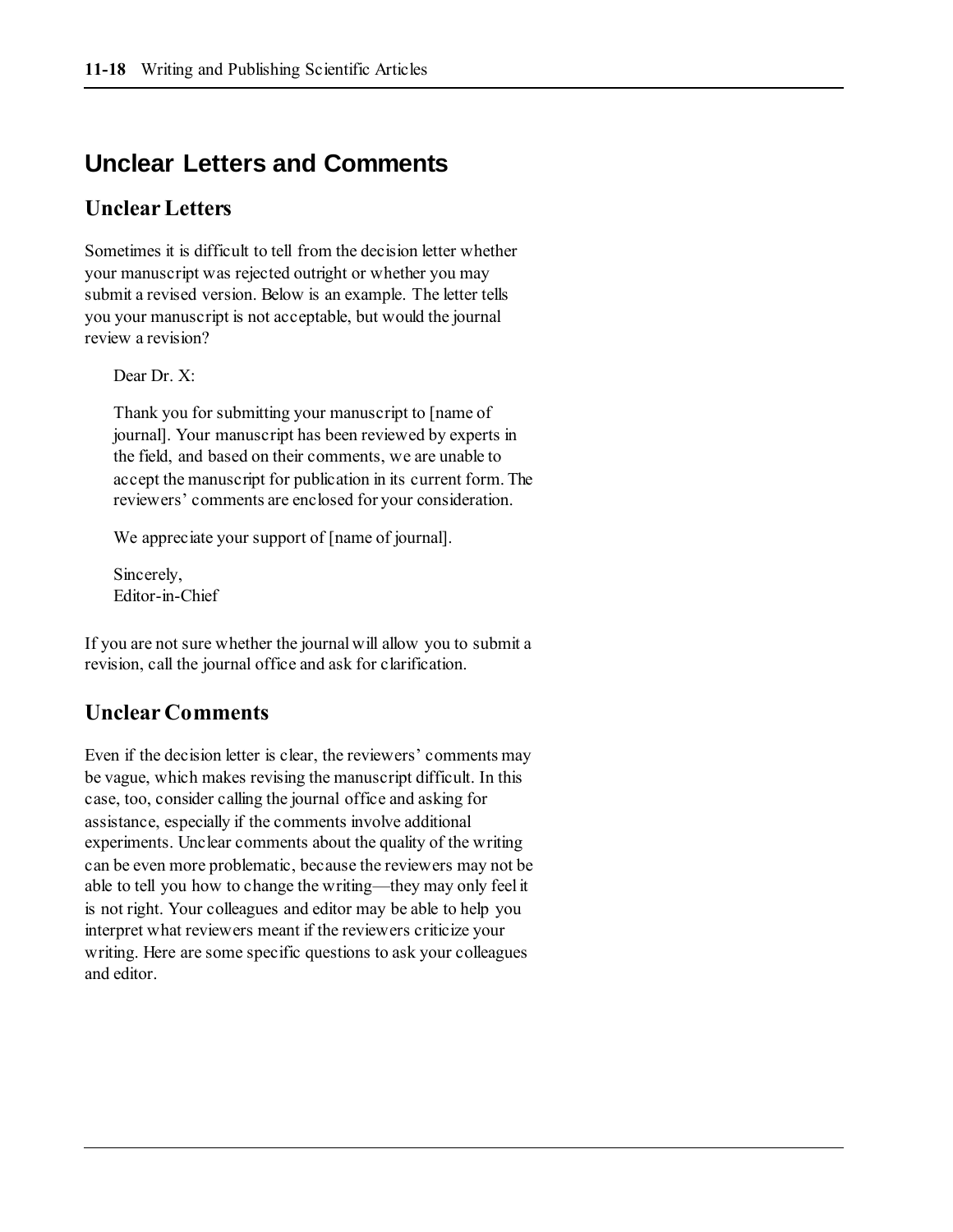|                                       | What you can ask                                                                                                                                                                                    |                                                                                                                                                                                                         |
|---------------------------------------|-----------------------------------------------------------------------------------------------------------------------------------------------------------------------------------------------------|---------------------------------------------------------------------------------------------------------------------------------------------------------------------------------------------------------|
|                                       | your colleagues and                                                                                                                                                                                 | What to try if they                                                                                                                                                                                     |
| Comment                               | editor                                                                                                                                                                                              | say yes                                                                                                                                                                                                 |
| Poorly written<br>The English is poor | Have I made any<br>grammar errors?<br>Have I left out<br>articles (the and<br>$a)$ ?<br>Have I used<br>punctuation<br>incorrectly?<br>Have I made a lot of<br>spelling errors?<br>Have I used words | Reading Hodges'<br>Harbrace College<br>Handbook<br>Taking an English<br>class<br>Having the paper<br>edited<br>Using spellchecker<br>function of your<br>word-processing<br>program<br>Reading a lot of |
|                                       | incorrectly?                                                                                                                                                                                        | papers<br>Looking up<br>unfamiliar words<br>in dictionary;<br>asking people<br>what the words<br>mean<br>Keeping a list of<br>words you might<br>use and their<br>definitions                           |
| Terminology is<br>confusing           | What terms are<br>confusing?                                                                                                                                                                        | Asking what the<br>correct terms are<br>Using the same<br>terms throughout<br>the paper instead<br>of varying them                                                                                      |
| Choppy                                | Are the sentences<br>too short?                                                                                                                                                                     | Making sentences an<br>average of 15-20                                                                                                                                                                 |
| Wordy                                 | Are the sentences<br>too long?                                                                                                                                                                      | words long (but<br>not all the same<br>length)                                                                                                                                                          |
| Hard to follow                        | Have I left out<br>ideas?                                                                                                                                                                           | Asking what needs<br>to be added and<br>adding it                                                                                                                                                       |
|                                       | Did I express the<br>ideas in the wrong<br>order?                                                                                                                                                   | Applying the funnel<br>of knowledge:<br>stating ideas from<br>general to specific                                                                                                                       |

**How to Address Unclear Comments about Your Writing**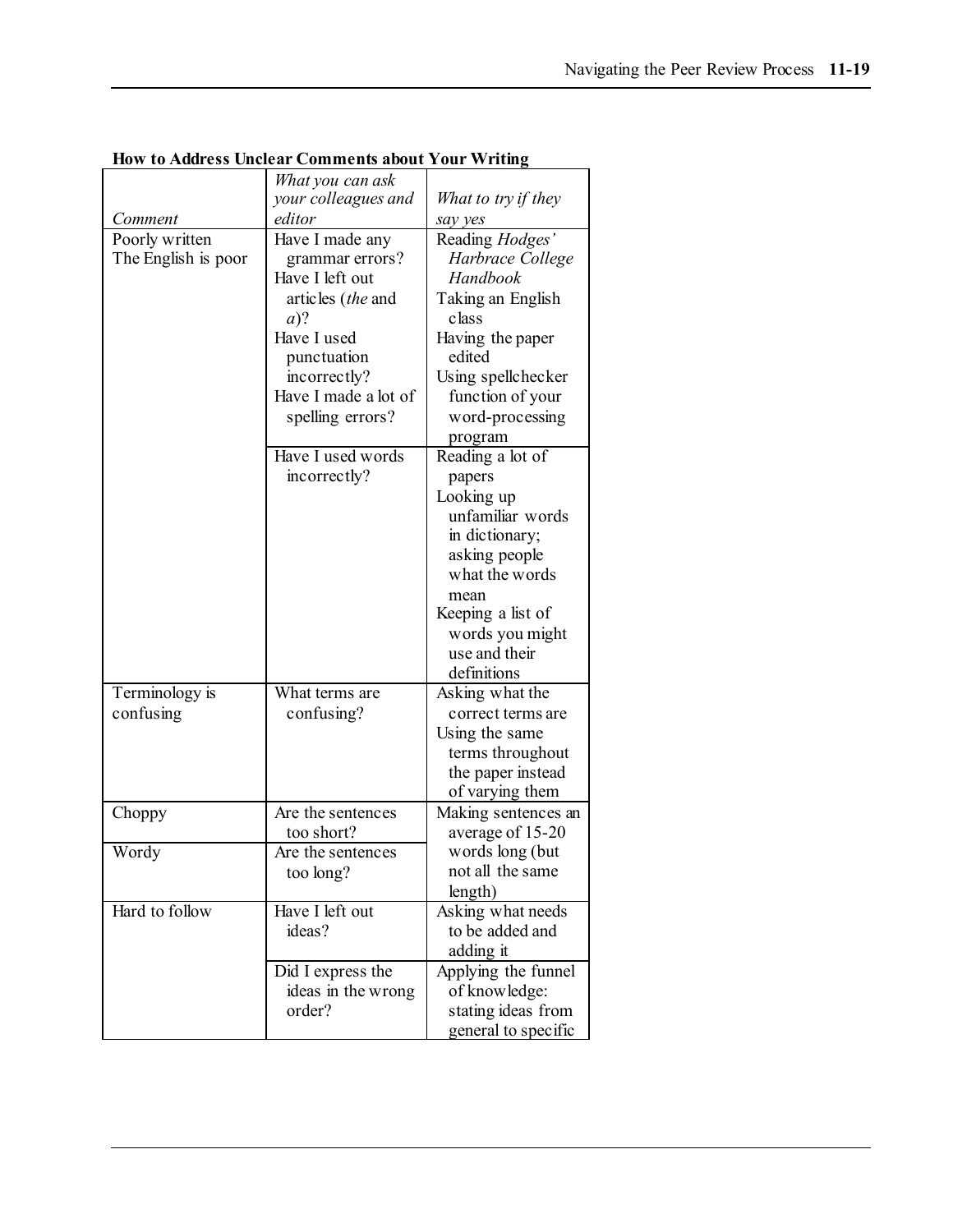| Comment  | What you can ask<br>your colleagues and<br>editor                                                    | What to try if they<br>say yes                                                     |
|----------|------------------------------------------------------------------------------------------------------|------------------------------------------------------------------------------------|
| Too long | Is the paper too<br>wordy?<br>Are my sentences<br>too long?                                          | See "Wordy" above                                                                  |
|          | Have I said too<br>much?<br>Are particular<br>sections too long?<br>Did I give too many<br>examples? | Asking the readers<br>what they<br>thought was<br>unnecessary and<br>deleting that |

## **Resubmission Process**

Some journals may give you a deadline for returning the revised manuscript. If you cannot meet this deadline, it is important to let the journal staff know and ask for an extension so that they do not close your file and treat your revised article as a new submission when it is finally received.

The package containing the revised manuscript should generally include the following items:

- A cover letter
- The authors' response to the reviewers' comments
- The revised manuscript (2 or 3 copies, depending on the journal)
- A red-lined or highlighted copy of the revised manuscript showing the places where the manuscript has been revised
- The requested number of sets of figures, in the case of a hard copy resubmission
- A diskette with the revised manuscript, in the case of a hard copy resubmission

The requirements vary from journal to journal, so always consult the author guidelines before sending the manuscript.